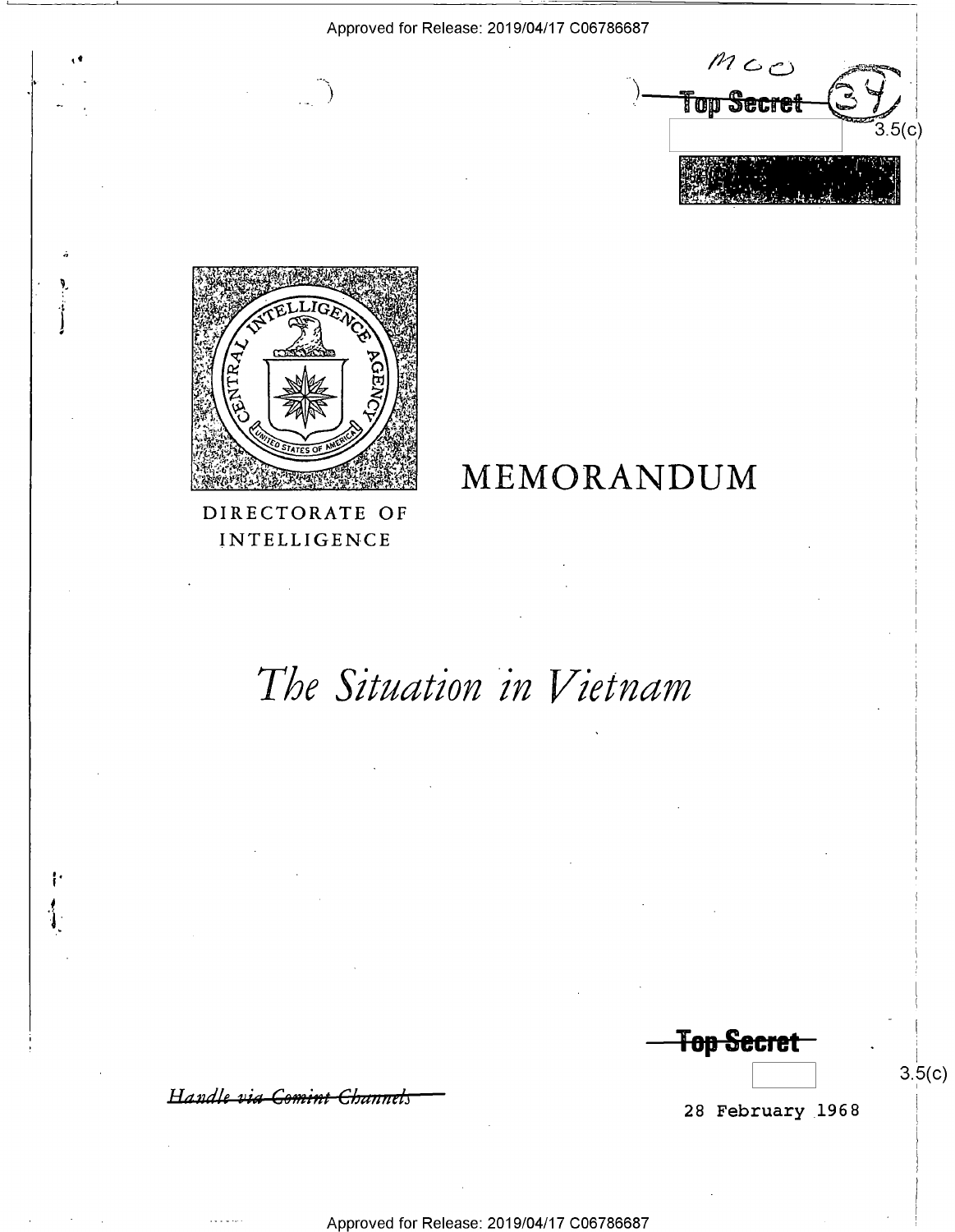

\ YBackground Use Only

Information as of 1600 ' 28 February 1968

ii?

## HIGHLIGHTS

Reports from several rural areas indicate that the Viet Cong have almost complete freedom of move-<br>ment there, even in formerly pacified sections. The ment there, even in formerly pacified sections. relative lull in major Communist ground action activity continues, although there are indications of impending large—scale activity in several-areas of the country.  $\mathcal{L} = \{ \mathcal{L}_1, \ldots, \mathcal{L}_N \}$  , where  $\mathcal{L}_2$ 

I. Military Situation in South Vietnam: Communist.military activity on 27-28 February was highlighted by continued shelling of allied strongpoints in northern and western Quang Tri Province, and by attacks.in western Kontum Province, and against provincial and district capitals in III and IV Corps. On the allied side, US forces have inflicted heavy losses on the.Viet Cong in Quang Tin Province and have launched two new spoiling operations against enemy units threatening Da Nang (Paras.  $1-7$ ). There are unconfirmed reports that North Vietnamese forces may be moving additional armored vehicles.and.rocket launchers southward\* into the-Laotian infiltration corridor (Paras. 8-l5). Evidence of Communist intentions to conduct sustained military operations in the western highlands mounts  $(Paras. 16-22)$ .

ა.პ $($ N $)($ ∠ $)$ 

 $3.5(c)$  $3.5(c)$ 

 $3.5(c)$ 

II. Political Developments in.South Vietnam: Thelatest labor leader arrested in Saigon was released<br>a few hours after he had been picked up (Para. 1). Rea few hours after he had been picked up (Para. 1). ports from several rural areas.indicate that the Viet. Cong have almost complete freedom of movement there, even in formerly pacified sections (Paras.  $2-6$ ). Defections to the Viet Cong are discussed (Paras. 7-12).

i

/Background Use Only<br>TOP SECRET|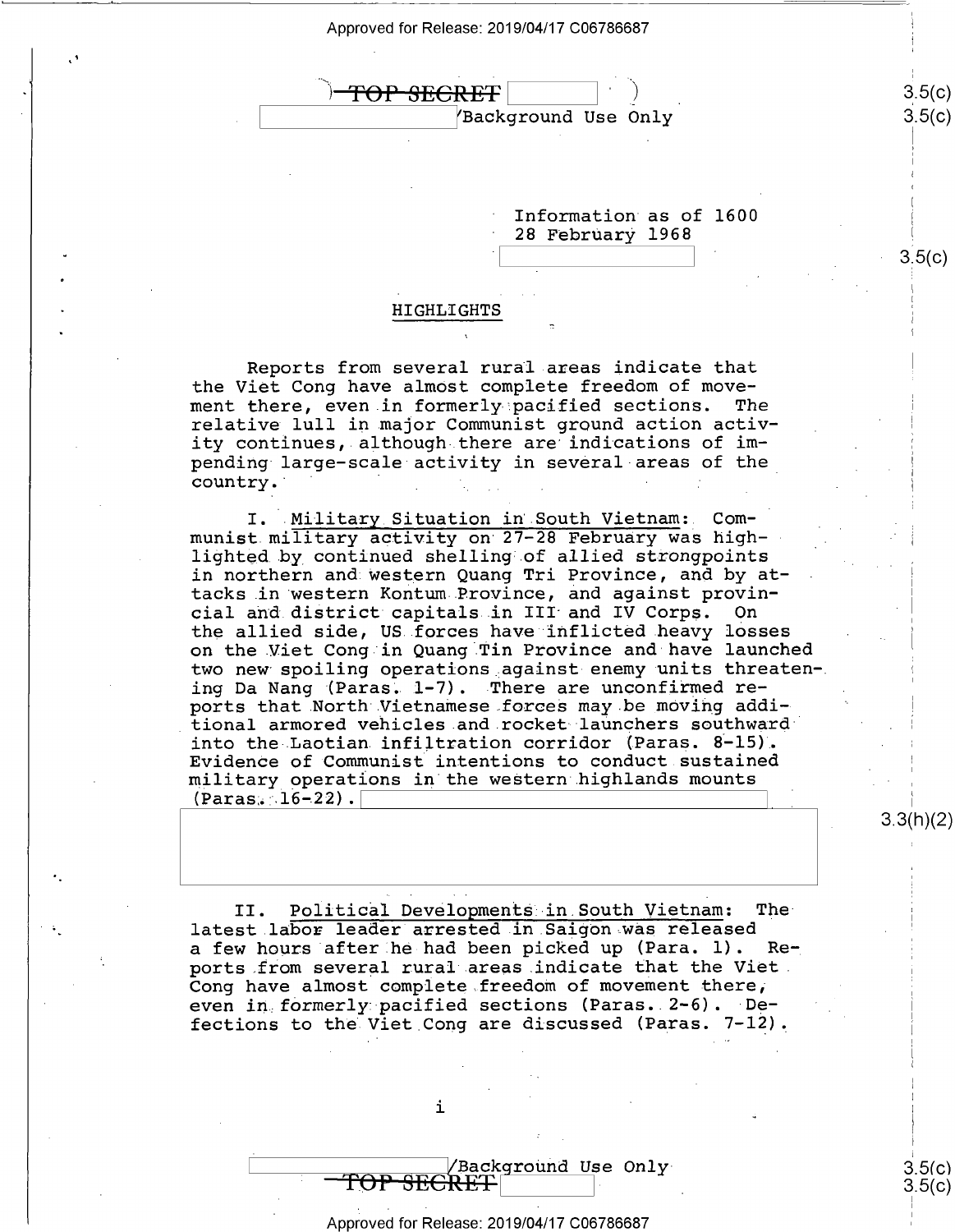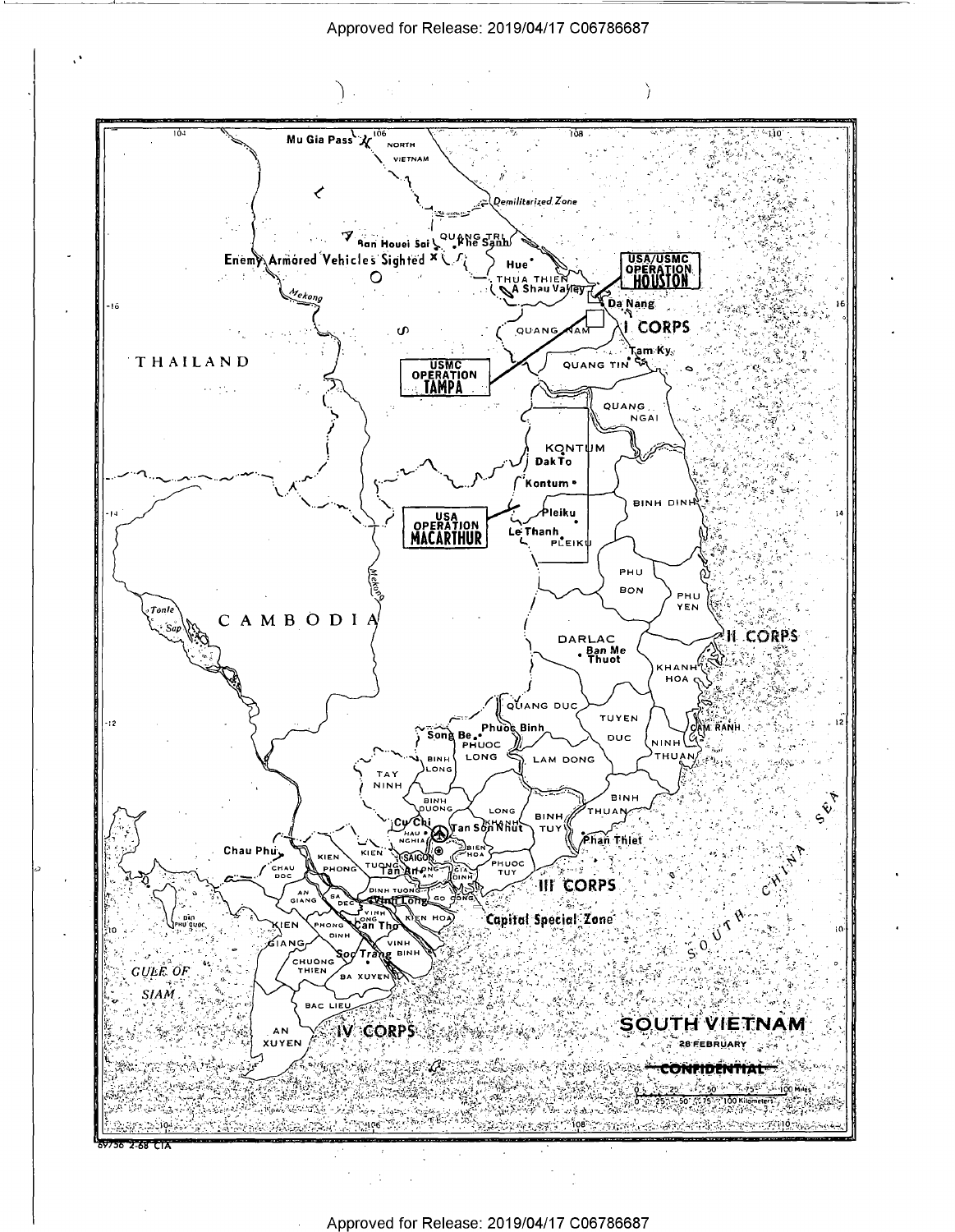

## I. THE MILITARY SITUATION IN SOUTH VIETNAM

The network of allied strongpoints from Khe Sanh eastward across the Demilitarized Zone again received artillery, rocket, and mortar fire on 27-28 February. No-significant North Vietnamese groundattacks were reported. Reconnaissance elements of two Communist divisions in the Khe Sanh area have intensified their detailed reporting on allied air strikes and ground activity as well as on the construction and repair of fortifications and fences at Khe Sanh.

2. The heaviest fighting in I Corps-was in Quang Tin Province where, on 27 February, a US Army battalion attached to Operation WHEELER/WALLOWA killed l48 enemy in a four—hour firefight less than five miles west of the capital city of Tam Ky. US losses were two killed and 14 wounded. The enemy force encountered was tentatively identified as the 72nd Viet Cong Main Force Battalion.

3. In an effort to delay or disrupt renewed Communist offensive activity in the Da Nang area,US forces have launched two spoiling campaigns. Operation HOUSTON, a four-battalion US Marine/US Army task force, will try to secure the general area.northwest of Da Nang, which includes strategic coastal Route 1 in the Hai Van Pass and Phu Loc area. Meanwhile, in Operation TAMPA, a reinforced US Marine battalion is.tasked-with the destruction of enemy staging and assembly areas ten miles west-southwest of Da Nang. No significant brushes with the enemy have thus far been reported from either operation.

;

4. Communist tactical activity in II Corps on 27 February was highlighted by attacks against three US Army companies attached to Operation MACARTHUR in Kontum<br>Province. The first attack was aimed at two US companies The first attack was aimed at two US companies operating west-northwest of Dak To and resulted in enemy losses of 50 killed and US losses of 4 killed and 22 wounded. The second attack--a mortar and small-arms assault-—against one US.company five miles north—north east of Kontum city inflicted American casualties of 24 wounded. Enemy losses were not reported.

28 February 1968

 $2F(x)$ 

# Background Use Only<br>TOP SECRET

the contract of the contract of the contract of the contract of the contract of the contract of the contract o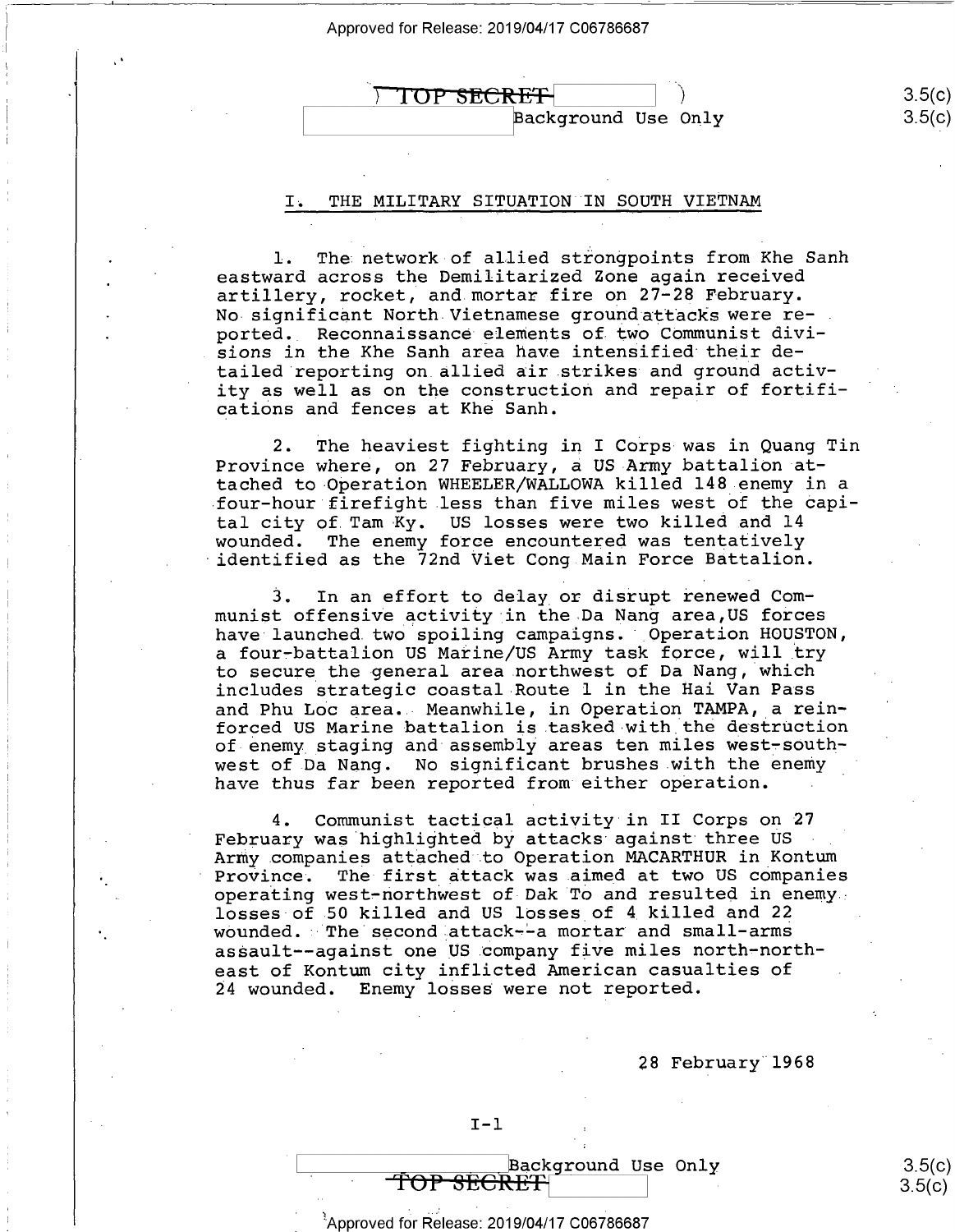.<br>ا

1 ir

 $-$ 

TOP SEGRET

Background Use Only

5. In the coastal provinces of central Vietnam, the Binh Thuan provincial capital of Phan Thiet received small—scale enemy probes on 27-28 February. capital reported killing 29 Viet Cong during this period. \_

6. Communist forces in III Corps continued their<br>attacks-by-fire against provincial and district<br>capitals on 27-28 February, with all eleven provinces<br>reporting some form of Viet Cong activity. The most<br>serious situation a ince, where the adjoining towns of Song Be and Phuoc<br>Binh were reported under enemy ground attack. The Bhuoc Binh airstrip was closed after Viet Cong<br>ground fire destroyed a US C-130 aircraft on takeoff. Elsewhere, rocket and mortar attacks were re-<br>ported against US infantry base camps at Tan An, the capital of Long An Province, at Cu Chi in Hau Nghia<br>Province, and against Saigon's Tan Son Nhut Air Base.

7. In the IV Corps area, the provincial capitals of Chau Phu, Can Tho, Vinh Long city, and Soc Trang came under Viet Cong mortar and rocket attacks on 27-28 February.

## New Heavy Enemy Weapons Reported

8. Reports during the past few days indicate that the North-Vietnamese may be moving additional-armored vehicles and rocket launchers down into the Laotian infiltration corridor. The reports are not confirmed.

9. A Laotian Army company commander who had<br>been stationed just west of Khe Sanh at Ban Houei San before that outpost was overrun in late January<br>claims that he saw and counted 174 pieces of heavy<br>equipment including tanks, mobile assault guns, and<br>artillery rocket launchers moving south in Laos the night of 11-12 February. The Laotian officer reportedly made the observations on Route 92 about<br>18 miles southwest of Khe Sanh as he was retreating overland toward government-held Laotian territory.

28 February 1968

## $I-2$  $\begin{array}{c|c|c|c} \hline \text{Background Use Only} & 3.5(c) \ \hline \text{TOP} & \text{SECTION} & 3.5(c) \end{array}$

#### H Approved for Release: 2019/04/17 C06786687 Z

 $\lambda$  $3.5(c)$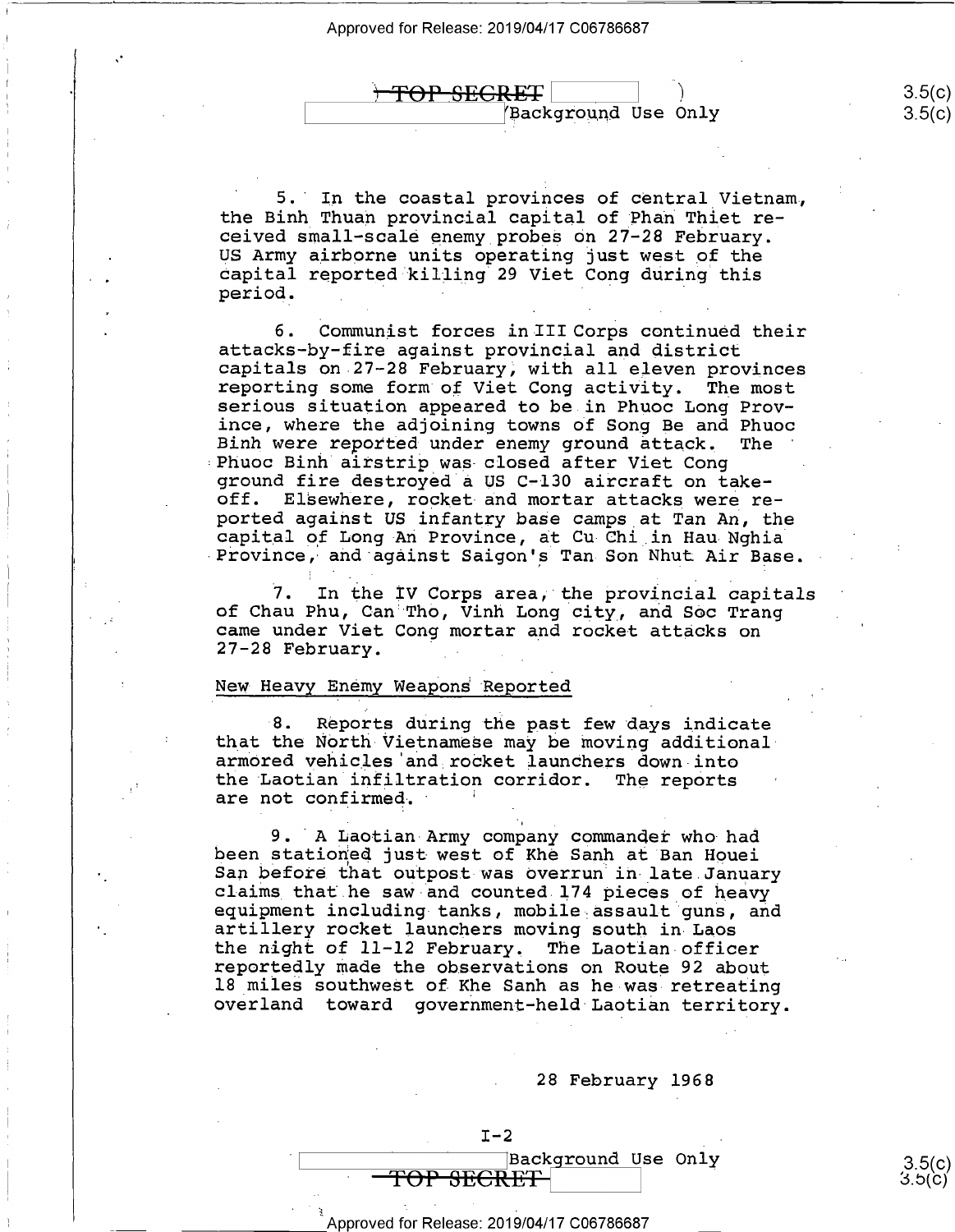

 $\sim 10^7$  $\frac{1}{2}$  $\bar{z}$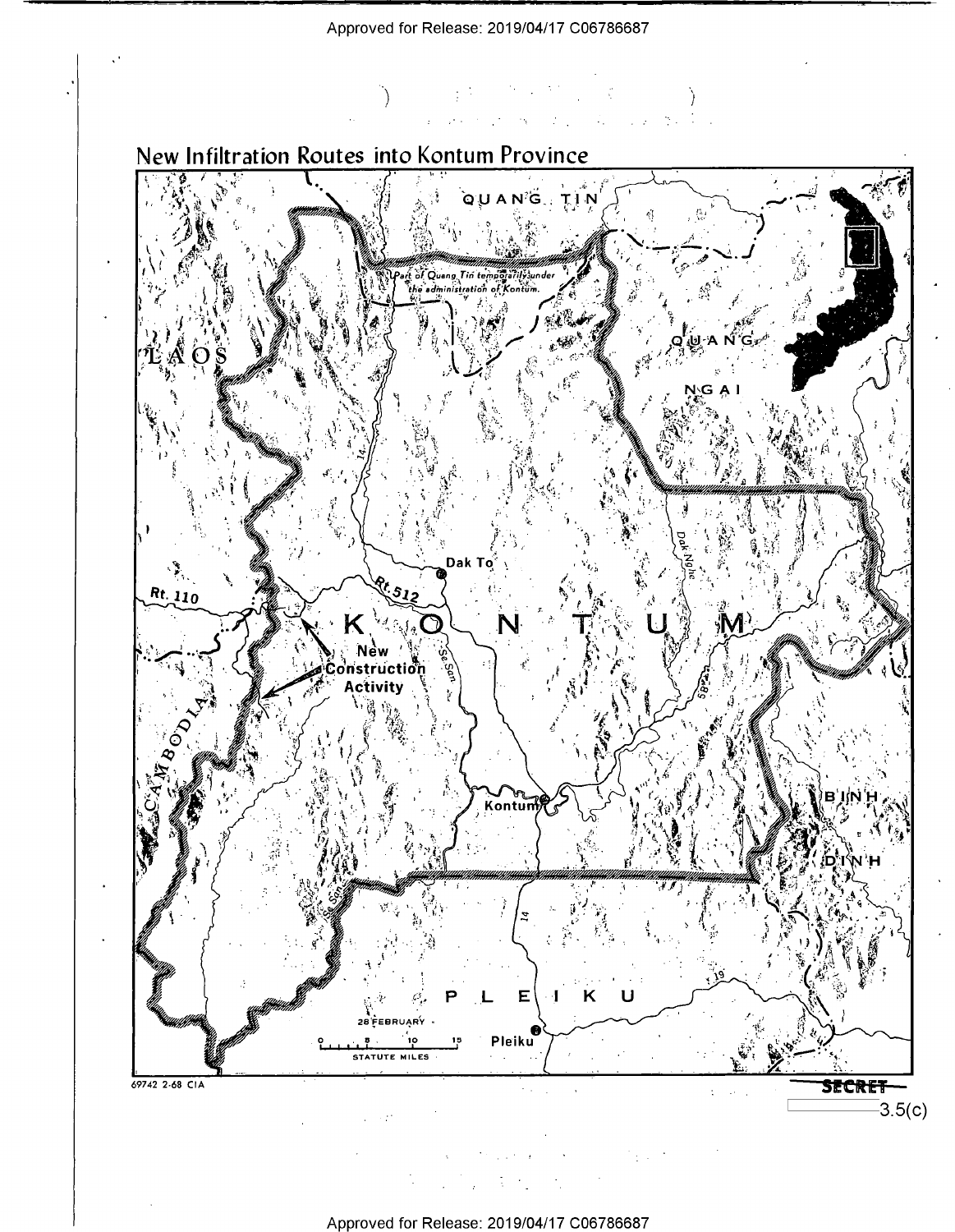

15. A number of low-level agent reports have stated that the enemy intends to use tanks in the central highlands and northwest of Saigon. Allied central highlands and northwest of Saigon. troops reportedly engaged a force which was supported by tanks near the Cambodian border in Tay tanks were sighted in Binh Long Province on 27 February, according to a preliminary report from an aerial observer. In general, however, the evidence of enemy tanks in the southern part of South Vietnam is rather tenuous at this time. The possibility exists that captured allied vehicles or even Cambodian vehicles might be involved.

### The Western Highlands

/

1 r1

16. Evidence of Communist intentions to conduct sustained military operations in the western highlands mounts.

17. Analysis of aerial photography of early February has revealed the further extension of a new road from the Communist-controlled road network in<br>Laos through the Cambodian salient and into South Vietnam's Kontum Province in the vicinity of Dak To.<br>Aerial photography of December 1967 provided the first indication of the extension of Laotian Route ll0 to a point near the South Vietnamese border. By 9 February, this road had been extended across the Kontum Province-border and joined with South Vietnamese Route 512. New occupied enemy defensive positions--personnel trenches, foxholes, automatic weapons/antiaircraft artillery sites-—were. also revealed in the 9 February photography at the junction of this new road and Route 512.

18. The completion of this road provides the Communists with a\_motorable logistical transport com—. plex capable of supporting operations against a network of at least four US military installations in\_ the Dak To area. '

28 February 1968

 $I-4$ 

| Background Use Only                      |        |
|------------------------------------------|--------|
| $T \cap D$ $\cap T \cap T$<br>TUL DEURET | 3.5(c) |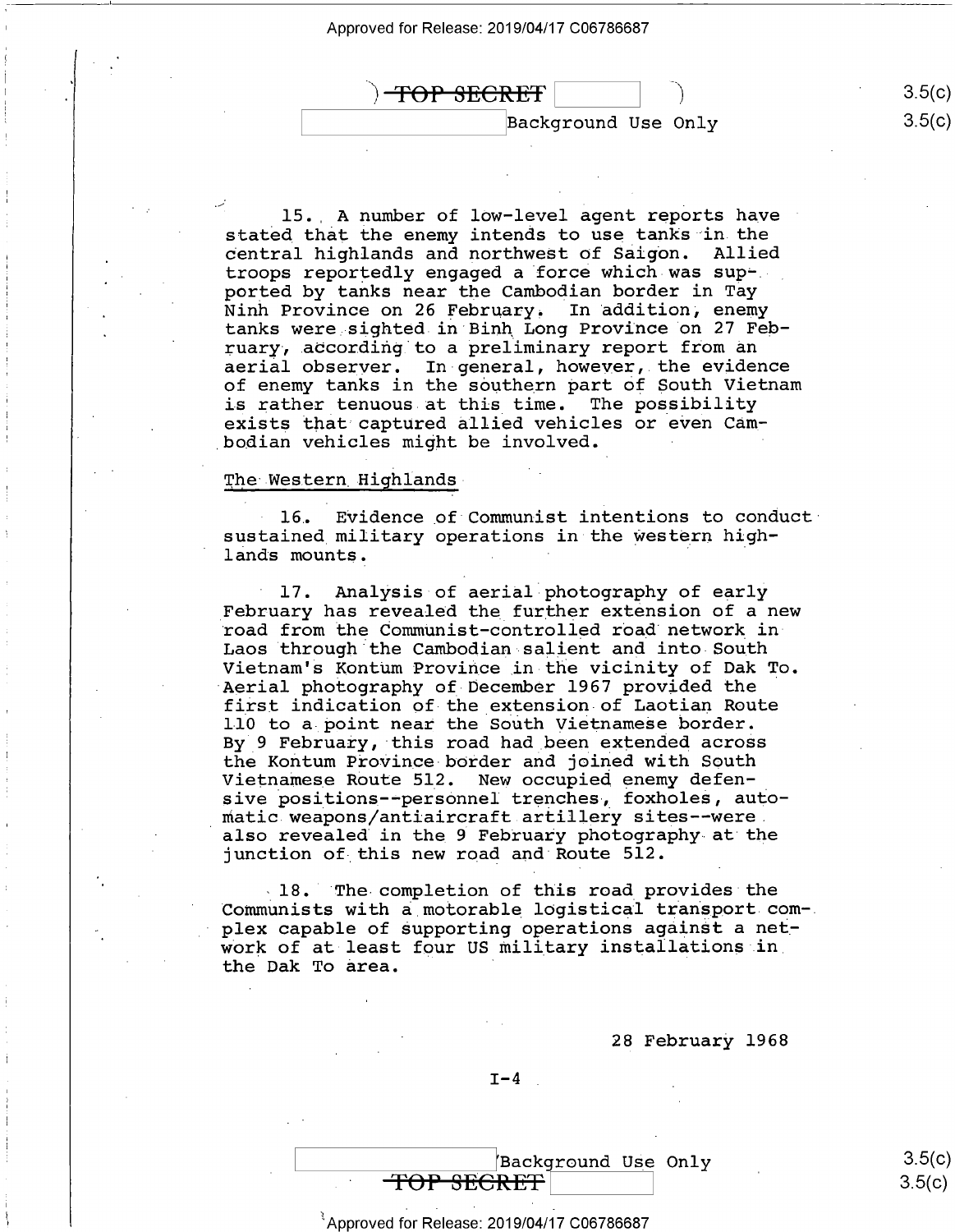TOP SEGRE.  $\beta$  Background Use Only  $3.5 (c)$ 

19. Moreover, the-photography revealed enemy road—clearing operations extending a branch of this\_ same new route southward along the Cambodian - South Vietnamese border and into Kontum Province some <sup>32</sup> miles northwest of Kontum city.

20. Meanwhile, the pattern of deployment and<br>  $\begin{array}{ccc}\n 20. & \text{Mean} & \text{Mean} \\
22. & \text{Mean} & \text{Mean} \\
22. & \text{Mean} & \text{Mean} \\
22. & \text{Mean} & \text{Mean} \\
22. & \text{Mean} & \text{Mean} \\
22. & \text{Mean} & \text{Mean} \\
22. & \text{Mean} & \text{Mean} \\
22. & \text{Mean} & \text{Mean} \\
22. & \text{Mean} & \text{Mean} \\
22. & \text{Mean} & \text{$ units in the highlandsreflects preparations for early, coordinated attacks in the Dak To sector, in the Kontum city - Pleiku city region, in the Le Thanh area of western Pleiku, and in the Ban Me Thuot area of Darlac Province.

1 1>

5 |

21. Recently available <u>Landon and there</u> has been a southerly move by some B-3 Front elements which normally operate in the western Kontum-Cambodian border area. For example, between 12 and 24 February, the lst North Vietnamese Army Division's 32nd Regiment moved nearly 100 miles southsoutheast from a spot west of Dak To to the Pleiku-Darlac province border area. The present communications of this regiment indicate that it may have been resubordinated to a headquarters element of the B-3 Front which appears to be controlling military operations in the area. Elements of the 174th Infantry Regiment and the 40th Artillery Regiment have also shifted from the Dak To area to positions threatening the provincial capitals of Kontum and Pleiku.

22.» While the repositioning of these units has probably temporarily weakened the enemy's over-all offensive posture in the Dak To area, at least one regiment——the 66th of the lst Division--along with artillery and.other combat support units still pose a threat in western Kontum Province. Moreover, the completed construction of the previously mentioned roadway into western Kontum will facilitate the introduction of reinforcements and war materiel into the Dak To sector.

 $\blacksquare$ 



Approved for Release: 2019/04/17 C06786687

 $3.5(c)$ 

 $3.5(c)$ 

 $3.5(c)$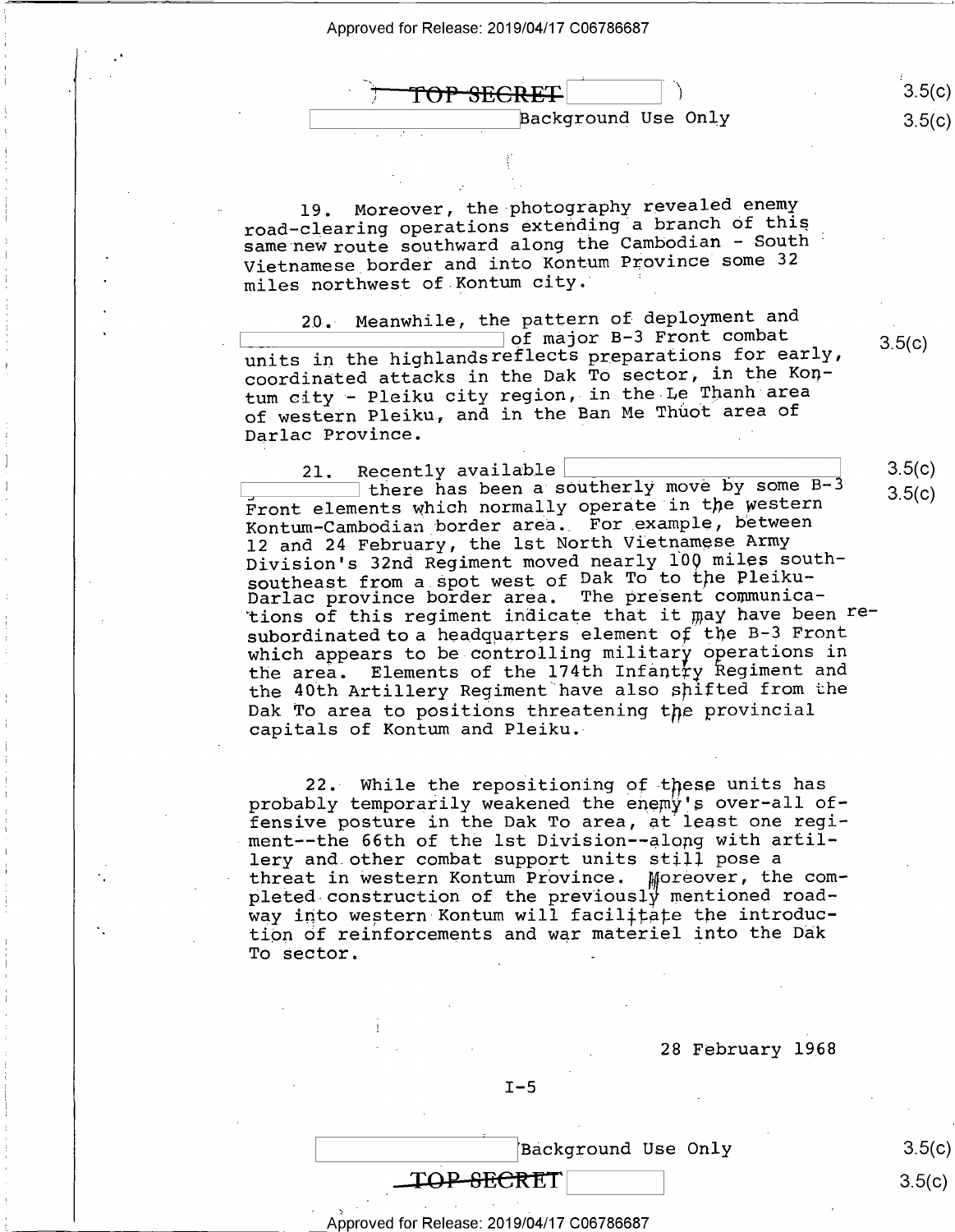<sup>|</sup> .

 $\mathcal{L}$ 



 $3.5(c)$ 

 $3.5(c)$ 

 $\mathcal{L}_{\text{max}}$ 

23.

## Enemy\_Communications'Standdown'Along.the Northern Coast

that the enemy plans to launch additional attacks in this region, possibly in coordination with a move in the Khe Sanh area. During the  $\frac{1}{2}$  past few weeks there have been numerous indications  $3.3(h)(2)$ 

28 February 1968

 $\begin{array}{|l|} \texttt{Background Use Only} & \texttt{3.5(c)} \ \texttt{REF} & \texttt{3.5(c)} \end{array}$ TOP SECRET

6 .

 $\sim$  '  $\sim$  '  $\sim$  '  $\sim$  '  $\sim$  '  $\sim$  '  $\sim$ Approved for Release: 2019/04/17 C06786687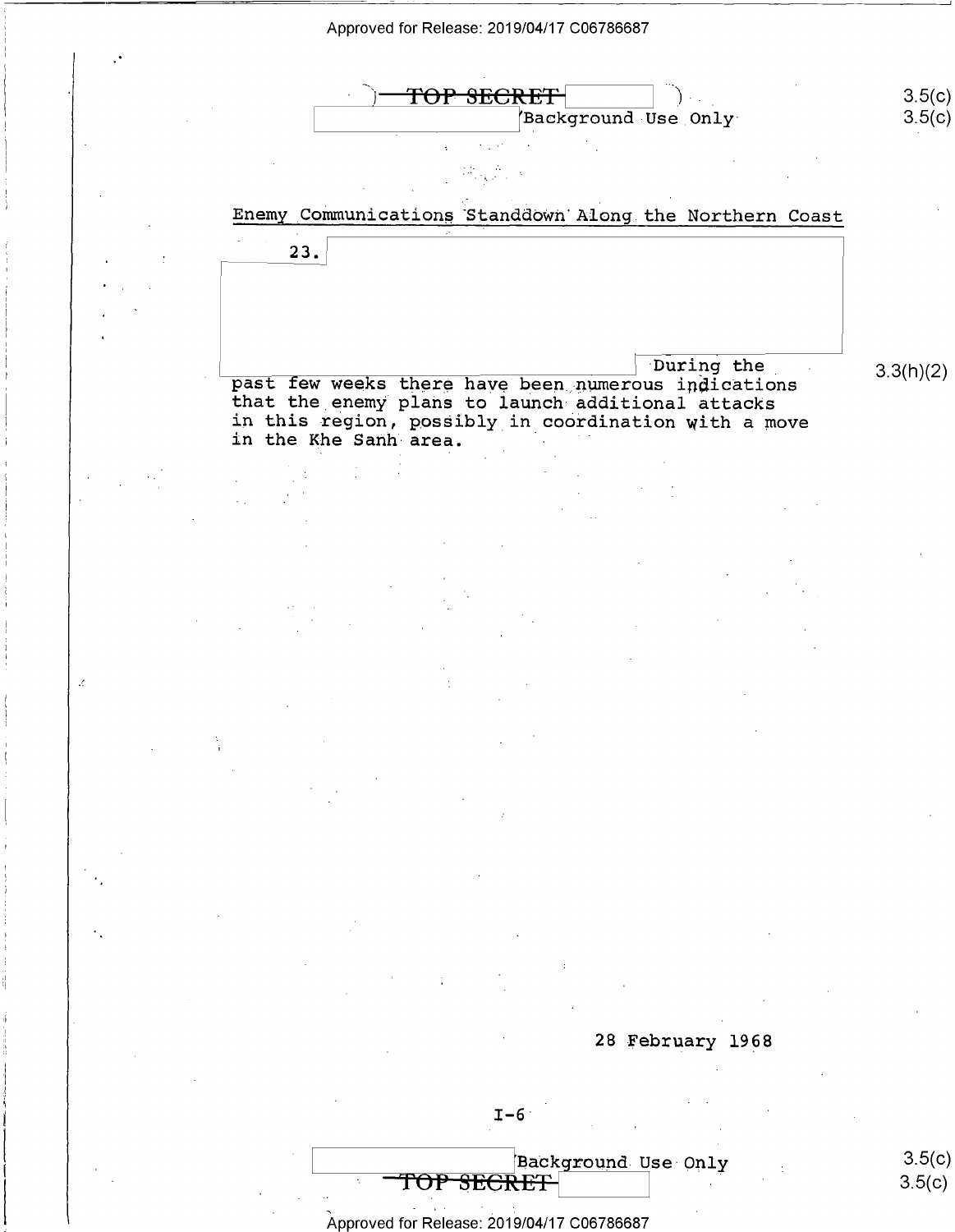TOP SEGRET Background Use Only 35(

 $3.5(c)$  $3.5(c)$ 

Q

 $3.5(c)$  $3.5(c)$ 

## II. POLITICAL DEVELOPMENTS IN SOUTH VIETNAM

l. Labor leader To Thanh Tuyen was released from po-<br>lice custody a few hours after he was picked up on 27 Feb-<br>ruary. Tuyen, president of the Vietnamese Confederation of Labor's Saigon Council, had been detained for undeter-<br>mined reasons, but was allowed to go after Saigon Mayor<br>Van Van Cua intervened on his behalf. Cua told a union<br>official that the police had overreacted to Hanoi rad

### Grim Situation in Rural Areas

2. Reports beginning to come in on the situation<br>in the rural areas of Vietnam indicate that, in several<br>areas, the movement of allied military forces to the<br>cities has left the countryside almost completely unde-<br>fended.

3. Local officials in Da Lat, capital of Tuyen Duc<br>Province say they have not yet been in contact with the<br>rural areas. Although some commercial traffic has been<br>moving along Routes 20 and 11, Vietnamese and American of-<br>f

4. Of the 11 Regional Force companies normally as-<br>signed to Tuyen Duc, three were brought in to defend Da Lat and are still there. Only six of the province's 16 Revolu-<br>tionary Development teams are in place in their appointed<br>hamlets, and many of the remainder are unaccounted for. No<br>significant attacks occurred in rural Tuyen Du

II—l 28 February 1968

*Mackground Use Only*<br>TOP SECRET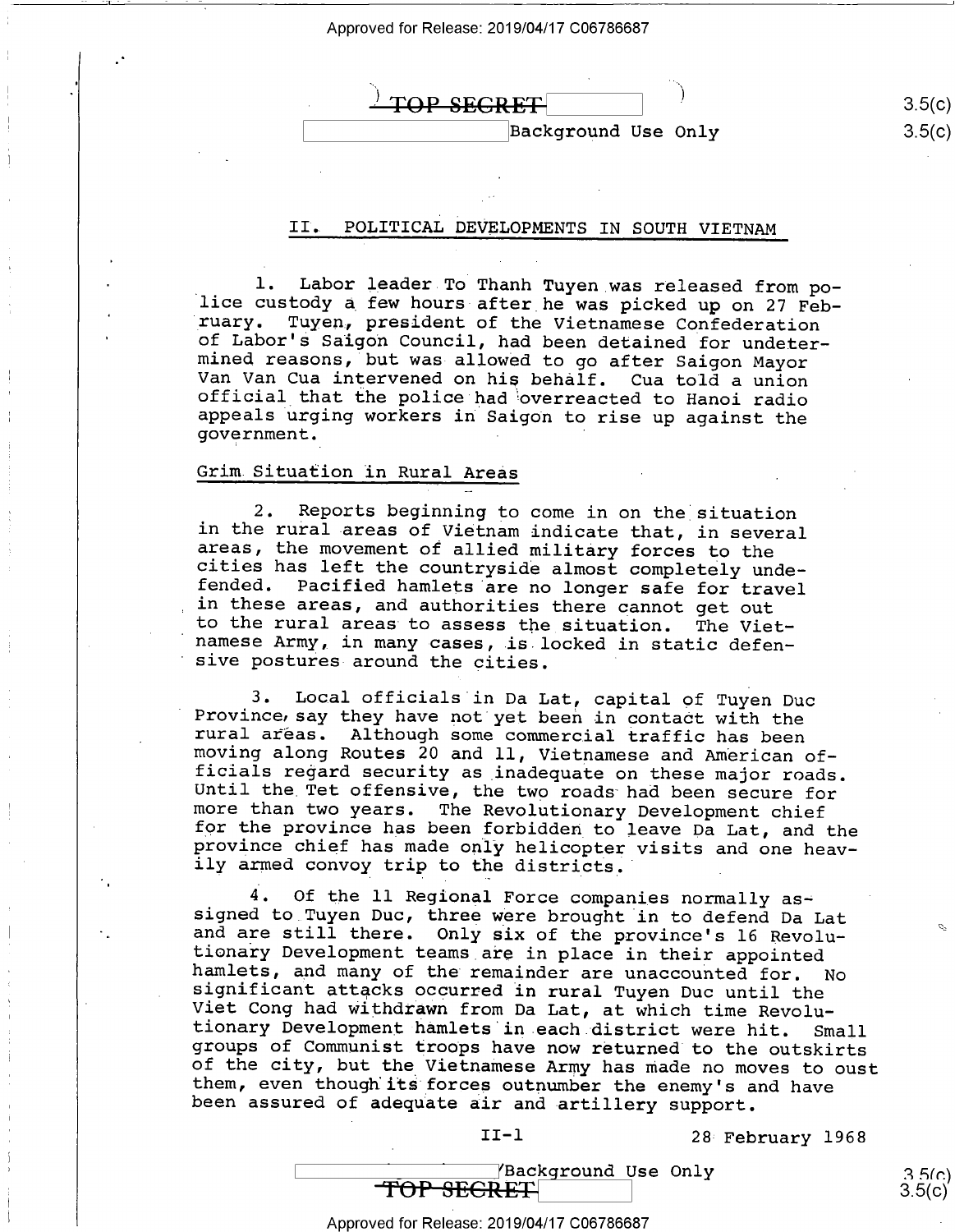$\Delta$ TOP SECRET T) \ [Background Use Only

 $3.5(c)$  $3.5 (c)$ 

 $3.5(c)$ <u>၁,၁</u>(C)

5. In Binh Long Province, reports from resi-<br>dents of An Loc and Loc Ninh districts indicate that the Viet Cong are gaining a firm foothold. They have been expanding their administrative control and mobiliz-<br>ing the population in many hamlets. Residents report that the Viet Cong are firmly entrenched in many ham-<br>lets. Destruction of government identity cards by the enemy has reportedly become so standard that the people automatically produce their cards when the Viet Cong appear.

6, In Phu Yen Province, government forces, which had been deployed inand around Tuy Hoa to defend the back out to the rural areas. They have been reluctant<br>however, to patrol at night or to set ambushes. They move instead in company strength from one strongpoint to another, and operations even during daylight hours have been largely confined to Revolutionary Development<br>hamlets instead of being extended to more insecure areas. Revolutionary Development teams, almost all of which have been back in their assigned hamlets since 15 Feb-<br>ruary, feel so unprotected that many will not spend the night in the hamlets. The Viet Cong have been relatively "free to operate at night in platoon strength and reportedly havebeen taxing villagers, confiscating rice, and recruiting. . 1

## Defections to the Viet Cong

7. Although no major government military unit is believed to have defected to the Viet Cong since 30 January, numbers of South Vietnamese Government per-<br>sonnel are believed to have individually joined them. Evidence of this is most readily available in Hue.

8. South Vietnamese Government authorities have discovered that at'least"25 individuals—-company grade military officers, noncommissioned officers, civil servants, and policemen--defected to the Communists in Hue. This may be an extreme case, since Hue has long been a hotbed of antigovernment dissension and was the center of the abortive "struggle" movement in the spring of 1966. Moreover, the Communists controlled parts of Hue far longer than was the case in any other city attacked at Tet.

28 February 1968

 $II-2$ EBackground Use Only<br>TOP SECRET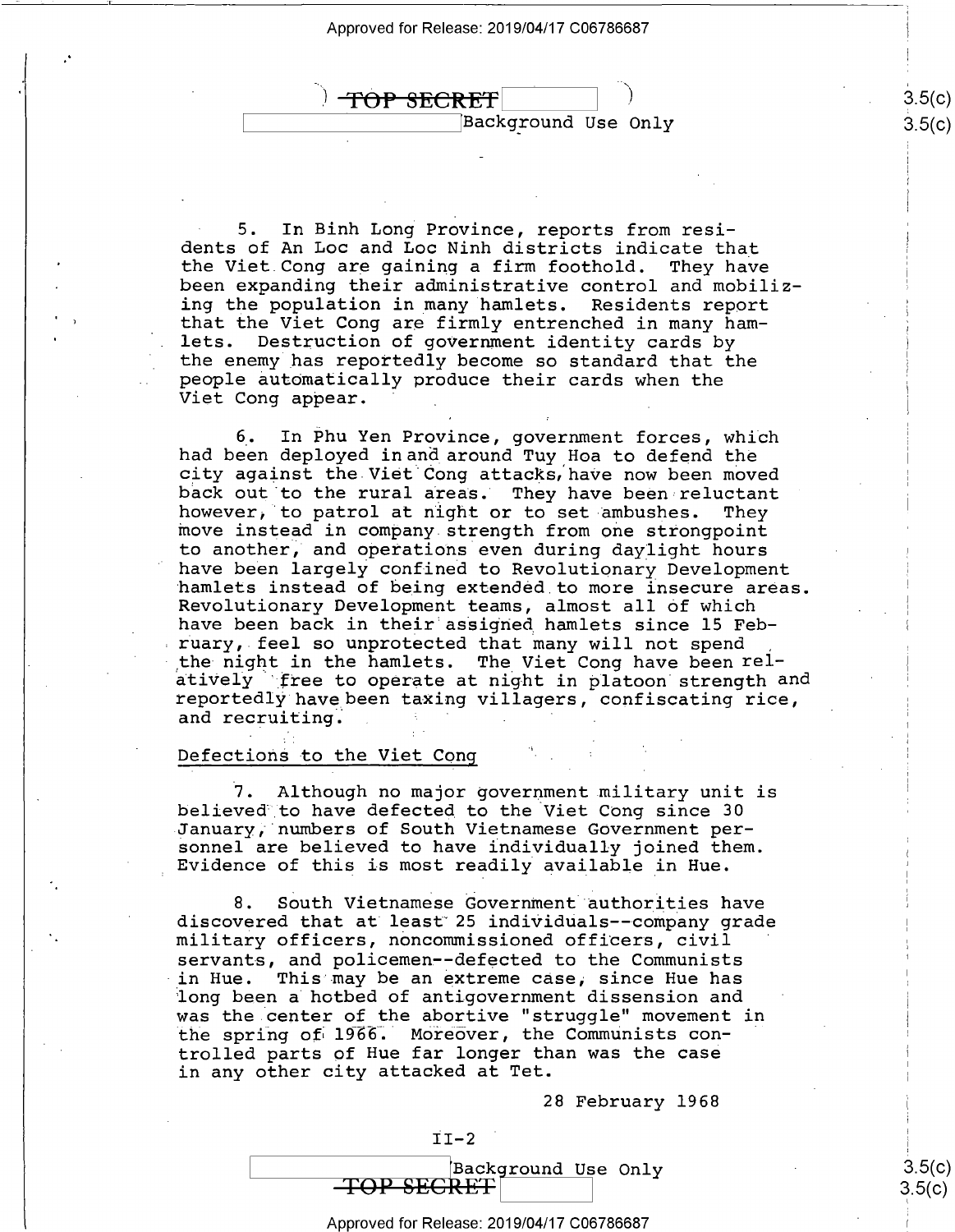TOP SECRET

Background Use Only

 $\mathbf{r}$  $5(c)$  $3.5(c)$ 

 $3.5(c)$  $3.5(c)$ 

9. Most of the civilian defectors in Hue, ac-  $\overline{a}$ cording to the Vietnamese information, were associated with "extremist struggle elements" in the past. Some of these people apparently were recently released from government prisons,

l0. Most of the military defectors in Hue were assigned the mission of propagandizing other soldiers and civil servants to surrender and cooperate with the Viet Cong. One group was charged with writing letters to members of the Vietnamese lst Division, urging them to leave their unit.

ll. The number of defections elsewhere in the country, especially among government forces locatedoutside of cities and towns, cannot be accurately assessed. The large number of rural outposts over The large number of rural outposts overrun or abandoned--including at least a few through treachery—-suggests that this kind of thing mayhave occurred elsewhere.

l2. Recent Communist propaganda claiming defections from the government forces has provided explicit unit designations and the number of personnel— in many cases no more than four or five alleged defectors. For example, a Liberation Radio broadcast of 24 February claimed that\_ a majority of. the officers and troops from the Vietnamese 45th Regiment (23rd Division) joined with the "liberation forces" to attack and take over Ban Me Thuot. Although this is known to be an exaggeration since the unit as a whole fought the enemy attack, reports from US and Vietnamese officials did\_suggest that at least some members of the 45th Regiment assistedthe Communists. Since "troop proselyting" has always received heavy emphasis from the Communists, it is not possible to determine at present whether the apparent defections were spontaneous or were in fact enemy "agents in place."

28 February 1968

 $II-3$ 

 $\overline{\phantom{0}}$ 

### Approved for Release: 2019/04/17 C06786687

**TOP SECRET**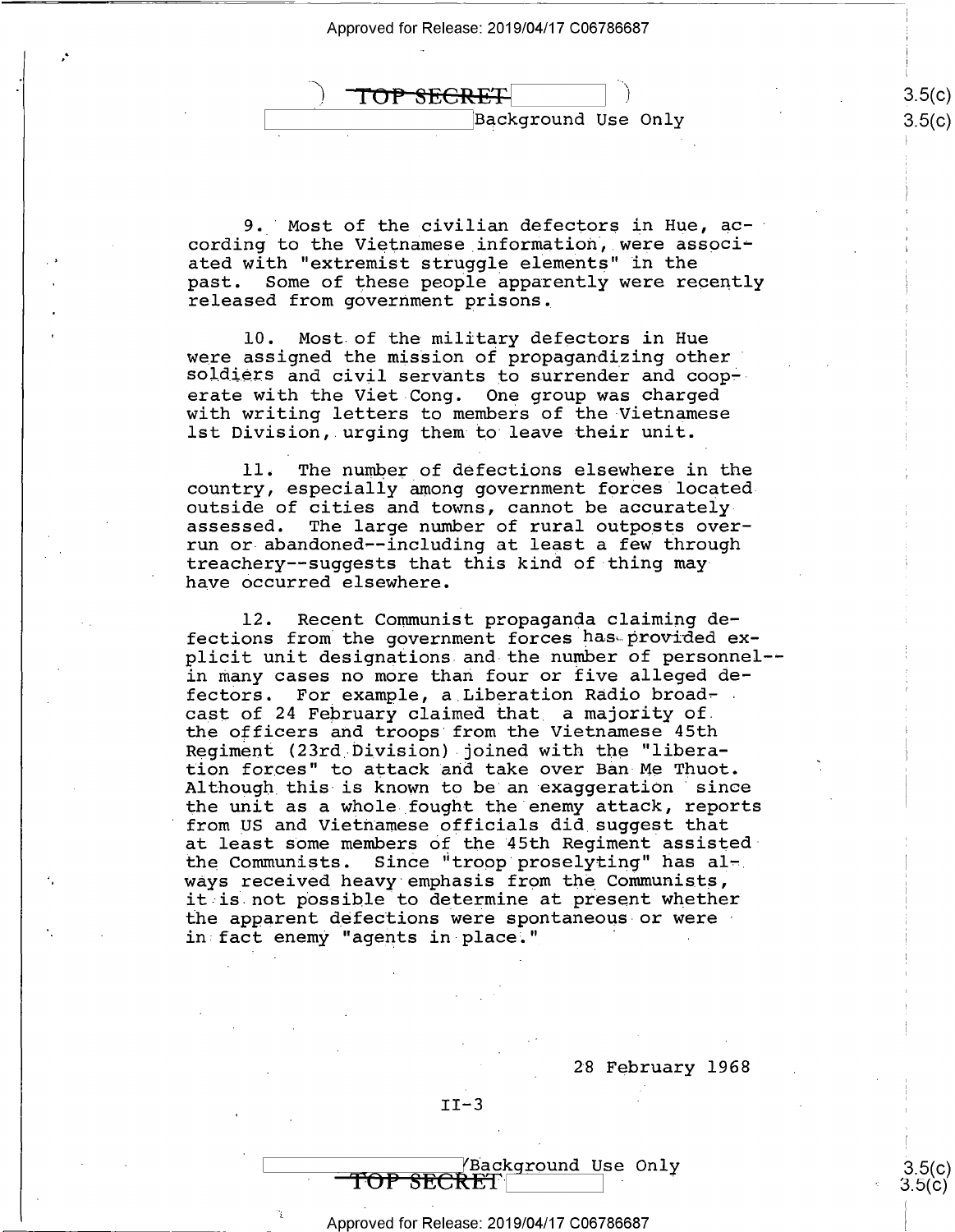<del>FOP SECRE</del>T Background Use Only-

#### III\_. MILITARY DEVELOPMENTS IN NORTH VIETNAM

l. 1. The evidence clearly indicates that the<br>infiltration of personnel from North to South Viet--<br>nam has continued at a high rate since the first of the year. Infiltration has probably been above the 1967 monthly average of 4,000 to 6,000 men.

2. The bulk of the infiltrators appears to have been replacements or reinforcements for exist-<br>ing units. Reports from prisoners and agents suggest that significant replacement and augmentation groups arrived in January. \ \

K:::::::::::::]also reflect the influx of replace- mid-February referred to replacements for the 27th<br>Independent Battalion and 803rd North Vietnamese Army Regiment in Quang Tri Province.

3. It is possible that new organic North Vietnamese units have infiltrated, although there is no firm evidence of this.<br>the 316th Division probably has

deployed out of North Vietnam, but its destination<br>is unclear at this time. Captives recently taken in the Demilitarized Zone area have stated that<br>new divisions, including the 308th, have moved into<br>this area. This information has not been corroborated.

 $3.3(h)(2)$ 

 $3.5(c)$  $3.5(c)$ 

3.3(h)(2) 3.3(h)(2) 3.3(h)(2)

 $3.3(h)(2)$  $3.3(h)(2)$ 

 $3.5(c)$  $3.5(c)$ 

28 February 1968

 $III - 1$  $\rule[-1em]{0pt}{0pt}$  YBackground Use-Only<br>RECRET

Approved for Release: 2019/04/17 C06786687

i '

 $4.1$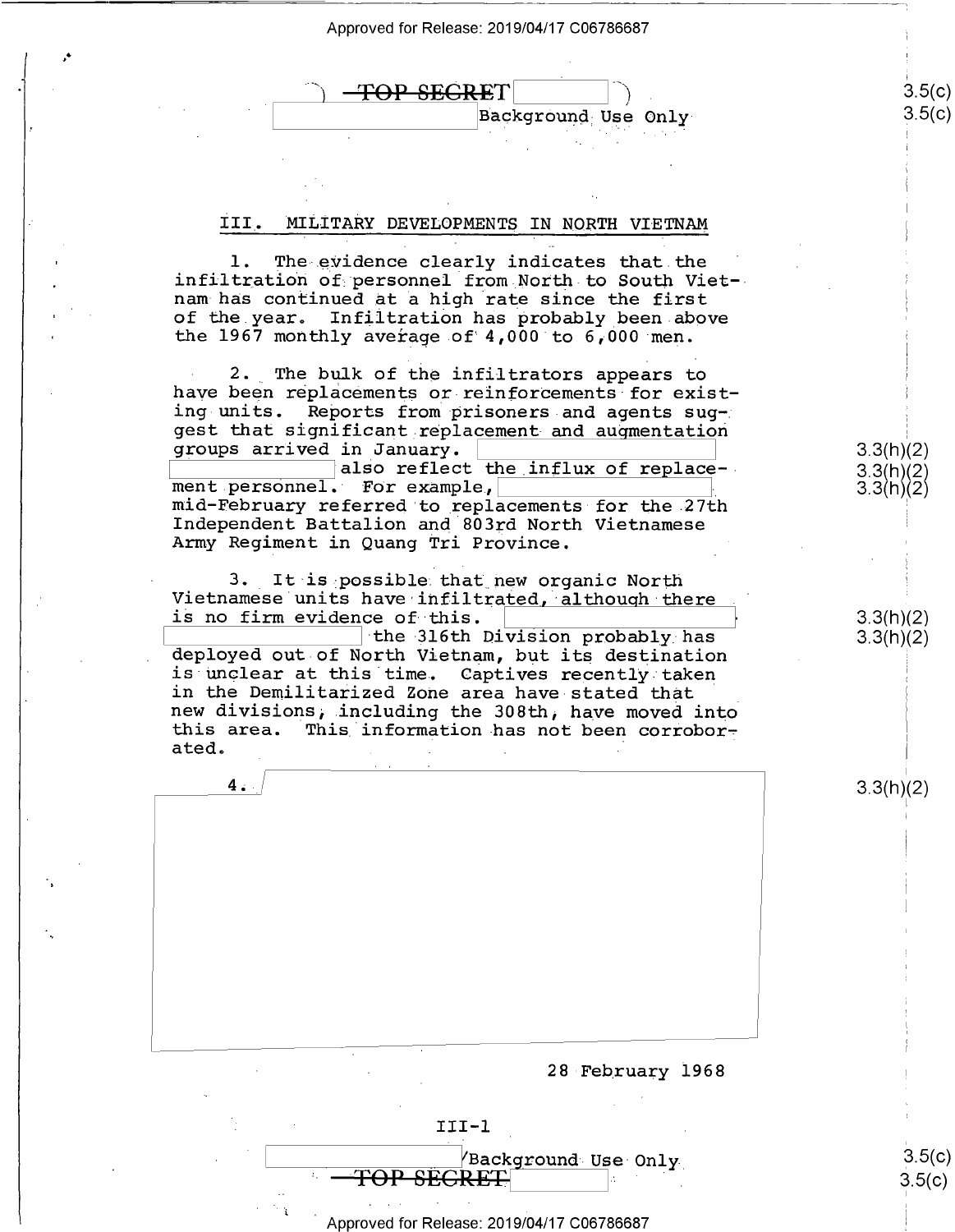$\Lambda$ 

<del>TOP SEGRET</del> W Background Use Only

|၁.၁(C) ၁(၄)

 $3.5(c)$  $3.5(c)$ 

5. The Communists, in planning the Tet offen-<br>sive, are likely to have made provisions for re-<br>placing large numbers of troops they probably ex-<br>pected to lose or for exploiting any advantage<br>gained from-the-offensive.

'6. As in the past, it will be some months before a firm assessment can be made of the pace of infiltration during the past eight weeks. There is normally a time lag of three to six months.



 $III-2$ Background Use Only<br>TOP SECRET

 $\frac{1}{3}$  Approved for Release: 2019/04/17 C06786687